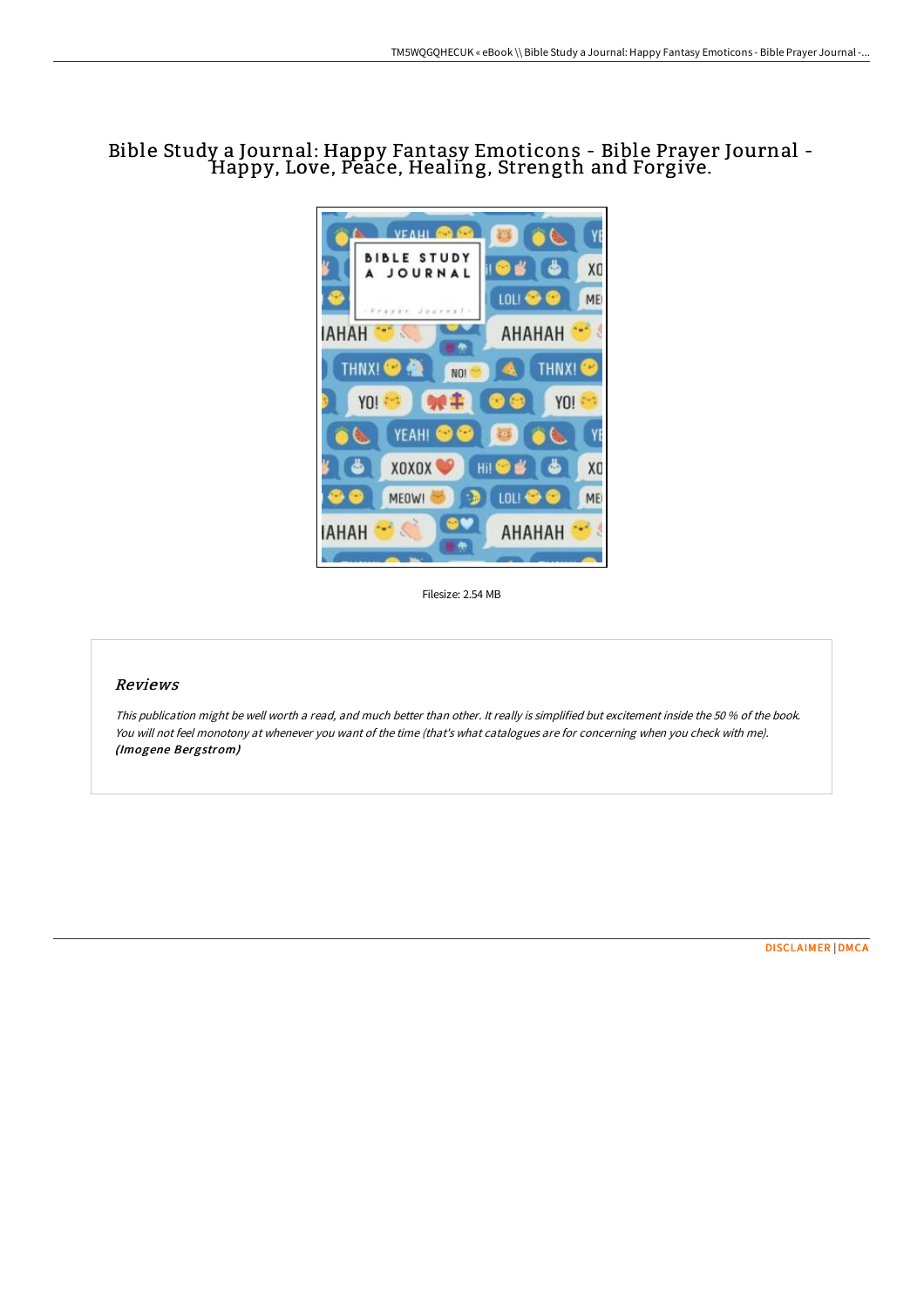## BIBLE STUDY A JOURNAL: HAPPY FANTASY EMOTICONS - BIBLE PRAYER JOURNAL - HAPPY, LOVE, PEACE, HEALING, STRENGTH AND FORGIVE.



To download Bible Study a Journal: Happy Fantasy Emoticons - Bible Prayer Journal - Happy, Love, Peace, Healing, Strength and Forgive. eBook, please click the link listed below and save the ebook or have accessibility to additional information which are have conjunction with BIBLE STUDY A JOURNAL: HAPPY FANTASY EMOTICONS - BIBLE PRAYER JOURNAL - HAPPY, LOVE, PEACE, HEALING, STRENGTH AND FORGIVE. ebook.

Createspace Independent Publishing Platform, 2017. PAP. Condition: New. New Book. Shipped from US within 10 to 14 business days. THIS BOOK IS PRINTED ON DEMAND. Established seller since 2000.